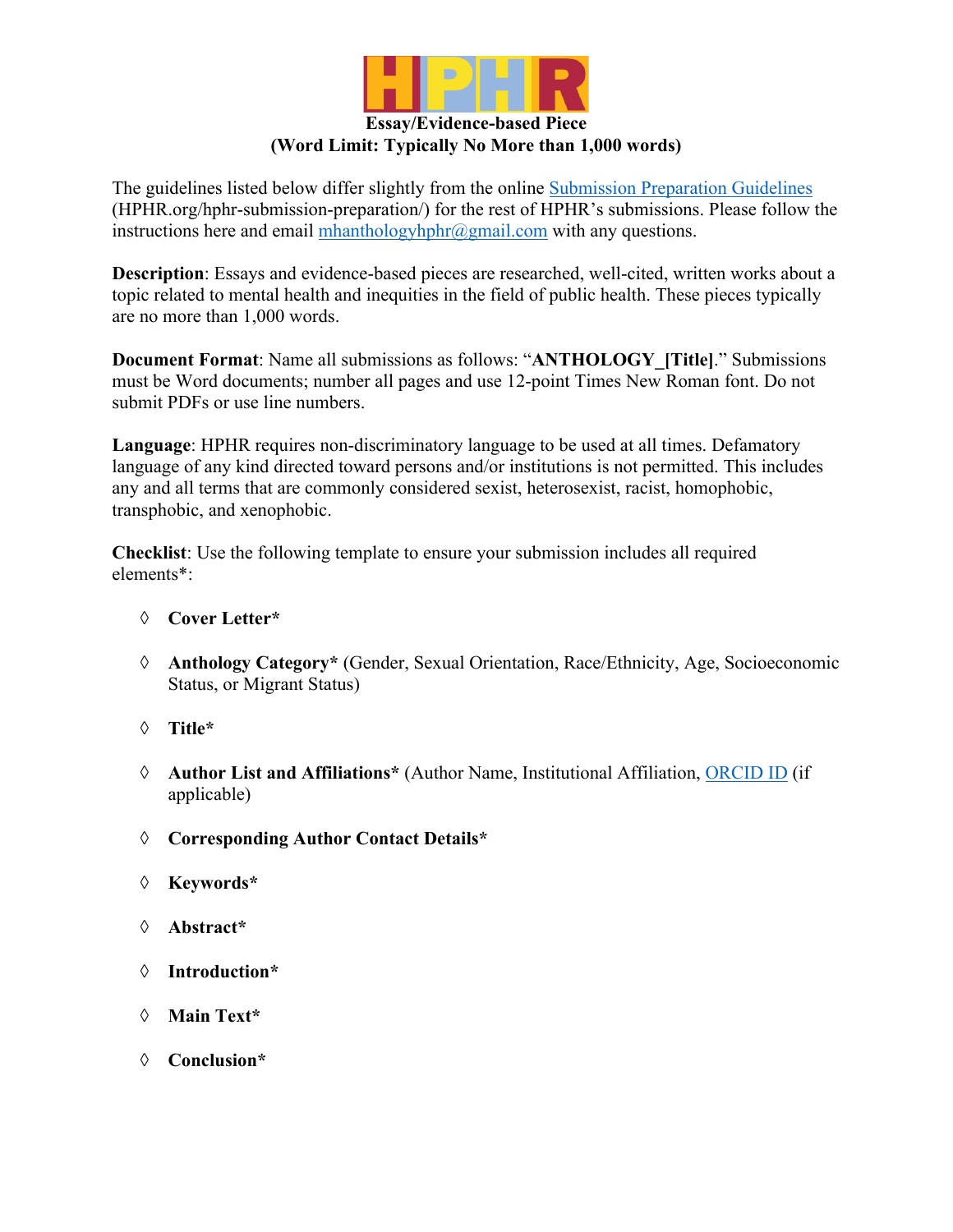

- à **References\***
- à **Acknowledgements**
- à **Disclosure Statement\***
- à **Figures and Tables**
- à **Other Photographs, Images, etc.**
- à **Individual Author Biographies\***

#### **Cover Letter**

Your submission should include a brief cover letter that details:

- The submission type (creative work or essay/evidence-based piece).
- Submission word count (main-text only, excluding References, Figures, Tables, etc.).
- The anthology category to which it belongs (Gender, Sexual Orientation, Race/Ethnicity, Age, Socioeconomic Status, or Migrant Status).
- All named authors who have contributed to the submission and who grant HPHR permission to review and (if selected) publish their work.
- Indicate the name, address, and email of the corresponding author.
- Disclosure statement (i.e., indicating whether any of the authors have personal, commercial, or financial interests that are relevant to the research and opinions represented in the work submitted to HPHR).
- Attestation that the manuscript is not currently under consideration by another publication and/or has not previously been published elsewhere.
- A brief description of the background and relevance of the manuscript to public health.
- IRB statement, as appropriate (IRB Protocol number or statement of exemption).

#### **Essay/Evidence-based Manuscript Elements**

**Designate the anthology category for which this piece should be considered**: (Gender, Sexual Orientation, Race/Ethnicity, Age, Socioeconomic Status, or Migrant Status). If the piece is intersectional, please select the single, most relevant category.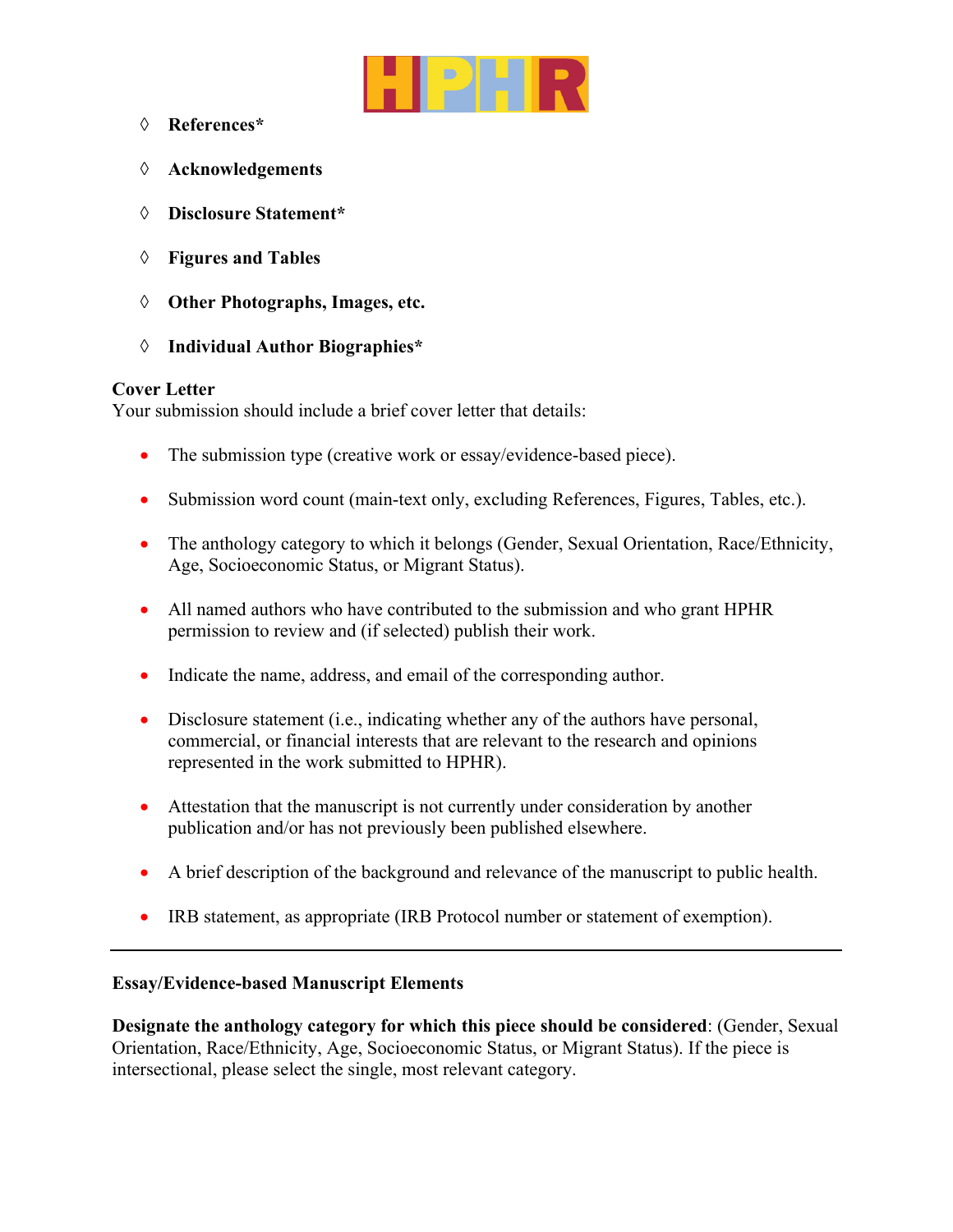

**Title**: Insert **title** here.

**Author List and Institutional Affiliations**: Insert the following full **author list** here. For each author, provide:

- Author First Name, Middle Name (if applicable), Last Name
- Author Institutional Affiliation
- Author ORCID ID (if applicable)

# *Example*:

Dr. Bill Bips, PhD, Harvard University ORCID ID: (if applicable)

**Corresponding Author Information**: Indicate name, affiliation, and contact information for the corresponding author.

**Keywords**: Include **keywords** for your manuscript, separated by commas, here (i.e., public health, youth, Black/African American, etc.) There should be at least two and no more than six key words. Please do not use hashtags (#).

**Abstract** (unstructured): Word limit 300 words. Paste your abstract paragraph here.

**Introduction**: Paste your introduction here.

**Main text**: Paste the main text of your article here.

**Conclusion**: Paste your concluding paragraph(s) here.

**References**: All references must be prepared and submitted according to the American Medical Association (AMA) Style Guide. (Visit the AMA Manual of Style online: https://www.amamanualofstyle.com/; download a guide here or here: tinyurl.com/AMAGuide-HPHRprep).

AMA uses **endnotes with superscript Arabic numerals outside periods and commas**, but inside colons and semicolons.

I like this paper. $<sup>1</sup>$ </sup>

In the endnotes, the reference will appear as follows:

1. Compston A. Papers I liked. *The Lancet*. 2008;372(9648):1502-1517.

**Acknowledgements**: Paste your acknowledgements here (including any funding that the work may have been financially supported by), if applicable.

**Disclosure Statement**: Paste any disclosures of competing interests/conflicts of interest here. If the authors do not have anything to disclose, please paste the following statement, "The author(s) have no relevant financial disclosures or conflicts of interest".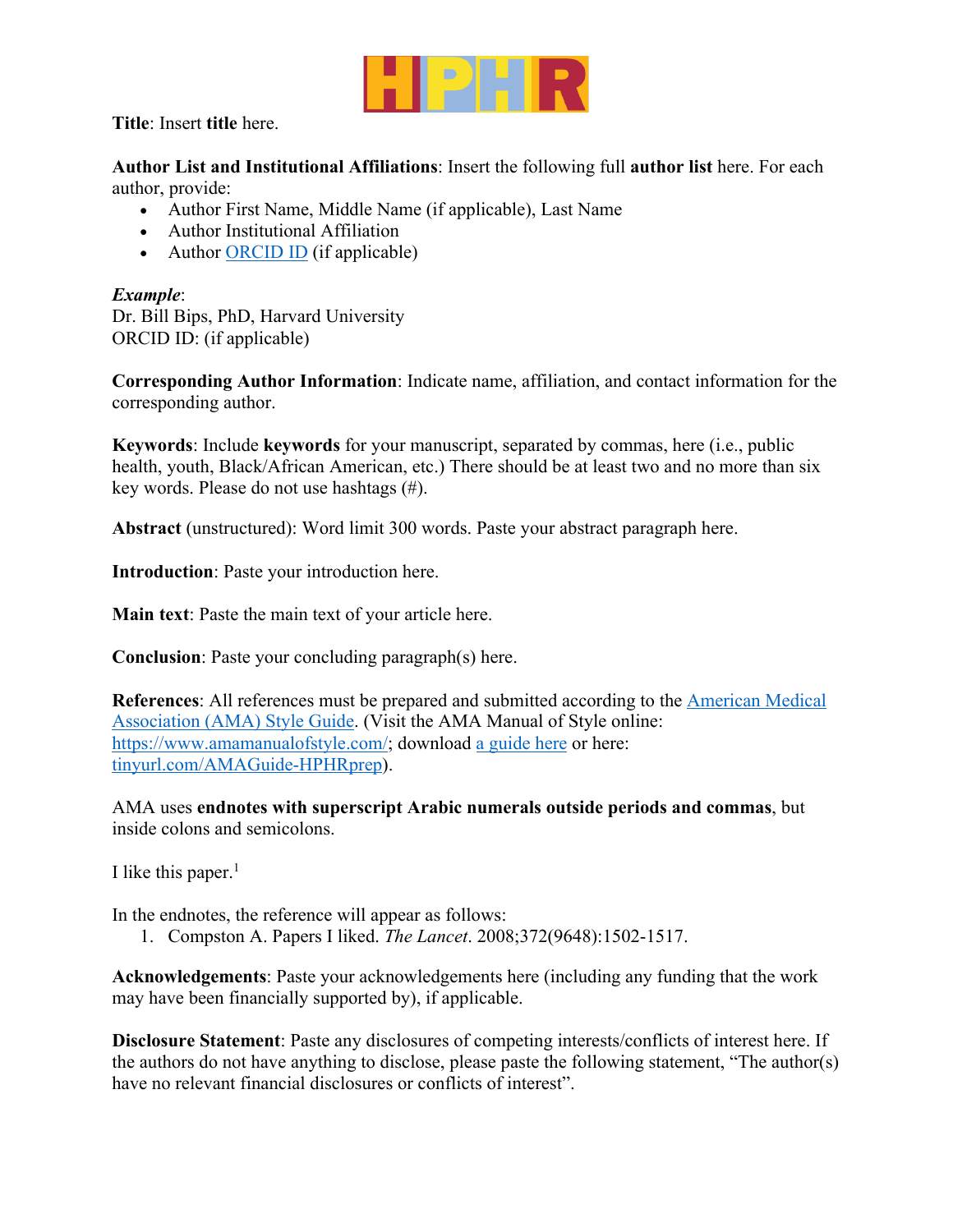

### **Figures & Tables**

**- Figure 1.** Type figure legend here and paste figure above the legend. Legends should not be part of the design, but kept as editable text in the document. <insert page break here if including additional figures>

Additional notes about Figures:

- Figures are to be placed on separate pages of the article file with legends placed below each figure.
- Figures should be at least 300 DPI, submitted as JPEG, PNG, EPS, or SVG files.
- Figures ideally should be submitted with a transparent background.
- Figures should be titled consecutively according to the order they appear in the text.
- Titles are to appear above the figure, in bold, Times New Roman, 12 point font.
- Legends are to appear directly after the image, single-spaced, in Times New Roman, 12 pt font.
- Titles and legends should NOT be part of the image, but inserted as text in the document, above and below the figure image, respectively.
- Text within figures should be single-spaced, in Times New Roman, 10 point font.
- **- Table 1.** Type table title here and paste table below the title. If including table legend, paste below the table. DO NOT INSERT IMAGES OF TABLES. <insert page break here if including additional tables>

Additional notes about Tables:

- Tables are to be placed at the end of the submission, as indicated in the template.
- Tables should be created using Word (please do not submit them as images).
- Tables are to be numbered consecutively according to the order of citation in the text.
- Titles are to be set above the table in bold Times New Roman, 12 pt font.
- Table text and data are to be set in Times New Roman, 10 pt font, single space.
- Legends are to be included below in non-bold Times New Roman, 8 pt font, and single-spaced.
- **DO NOT** submit tables as images.

#### **Other Images/Media and Photographs**

Non-figure images and photographs appear here.

Images and other media that are not part of figures may be submitted as follows:

- Images should inserted on separate pages of the manuscript.
- Image files should be at least 300 DPI, submitted as JPEG, PNG, EPS, or SVG files.
- Images ideally should be submitted with a transparent background.
- Images should be titled consecutively according to the order they appear in the text.
- Titles are to appear above the figure, in bold, Times New Roman, 12 point font.